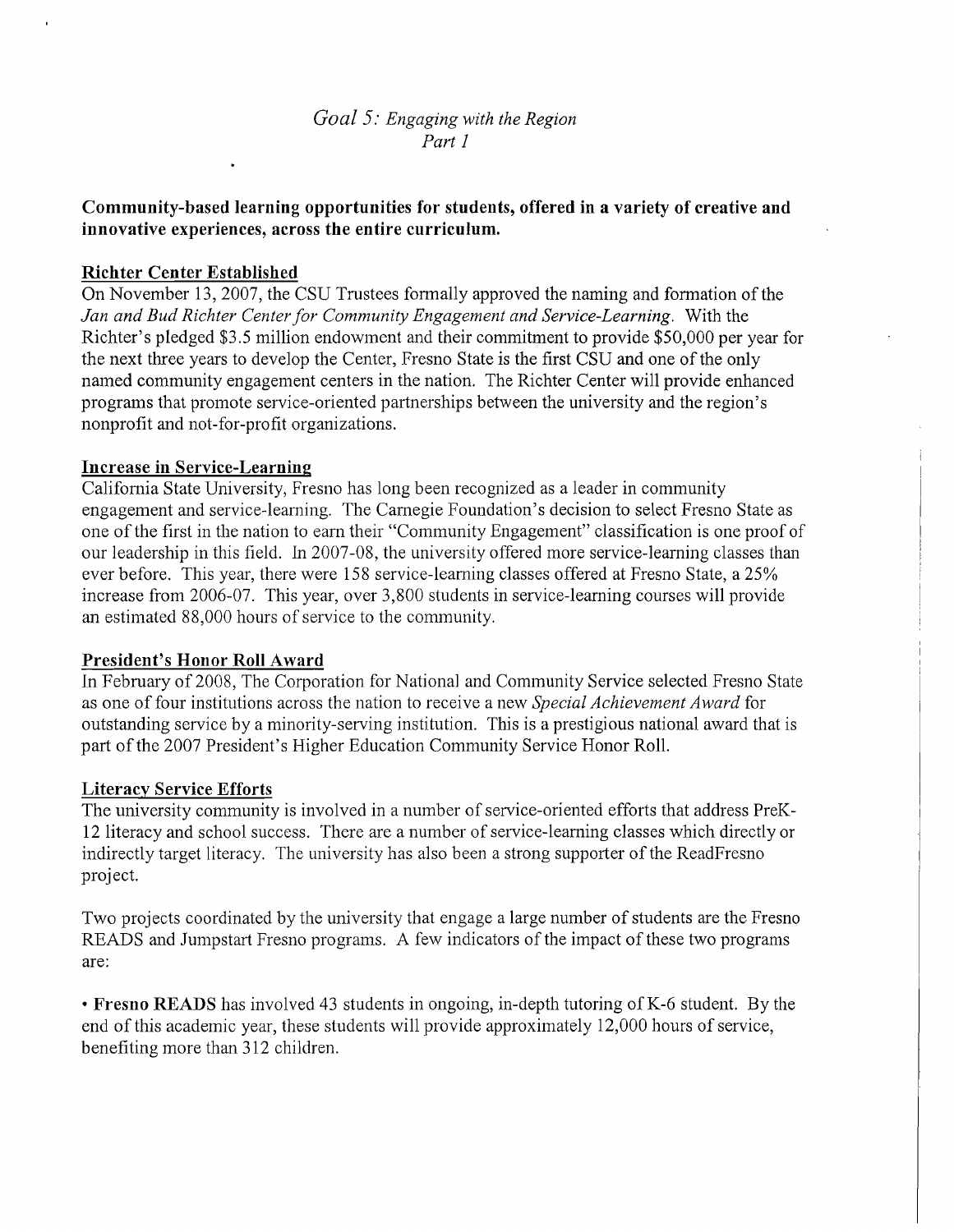**• Jumpstart Fresno** involved a total of 102 students, about 30 of which were from Fresno City College. These students will provide in excess of 30,000 hours of service, directly working with approximately 350 children.

\,

**• Jumpstart Fresno** teamed with the Arne Nixon Center to bring noted children's author Yuyi Morales to campus in October 2007. In April 2008, Valley Public Television featured Jumpstart Fresno students at the Joyce M. Huggins Center for their "0 to 5 in 30 Minutes" show.

### **Service-based Scholarships and Grants**

Two unique service-based scholarship and grant programs will together involve 207 students in activities, who will contribute nearly 25,000 hours of service to the community. In addition, these programs provide financially needy students with over \$337,000 to support their education.

**• The Community Service Scholarship Program** (CSSP), founded in 1990 by Marjorie and H. Marc Radin, has been a cornerstone of our university's community engagement efforts for over 15 years. The program provides scholarships for California State University, Fresno students who demonstrate a significant commitment to community service. CSSP service assignments are structured to relate to a student's academic major. Each student performs a minimum of 150 hours with a designated nonprofit agency. Upon completion of their assignments, students earn 3 units of academic credit and a \$1,500 scholarship. During 07-08,65 students and 27 donor agencies participated in the CSSP, providing the community with over 9,500 volunteer hours and providing students with \$97,500 in scholarships.

**• The Scholars Service Grant** (SSG) program enhances academic study with civic engagement opportunities in the university or community. Renewable grants of \$960 are awarded to participating students who complete 60 hours of service per semester at an approved service site. In order to qualify, students must have significant unmet financial need (as determined by Financial Aid) and must be high achieving academically (3.5 cumulative GPA for new students and 3.2 cumulative GPA for continuing students). During 07-08, the SSG grants were increased from \$750 per semester to \$960 per semester and the numbers of student participants increased from 100 per semester to 125 per semester, raising the budget from \$150,000 per year to \$240,000 per year. Over the two semesters, 142 students participated in SSG, providing the university and community with over 15,000 volunteer hours.

### American Humanics

Fresno State's American Humanics program is one of the strongest AH programs in the nation, regularly garnering national recognition and attention. This certificate program in nonprofit management currently involves over 60 Fresno State students. In addition to fulfilling academic competency areas related to nonprofit management, AH students must also complete a minimum of 300 hours in a nonprofit internship setting.

A survey of Fresno State AH alumni conducted in fall 2007 found, among many positive outcomes, that: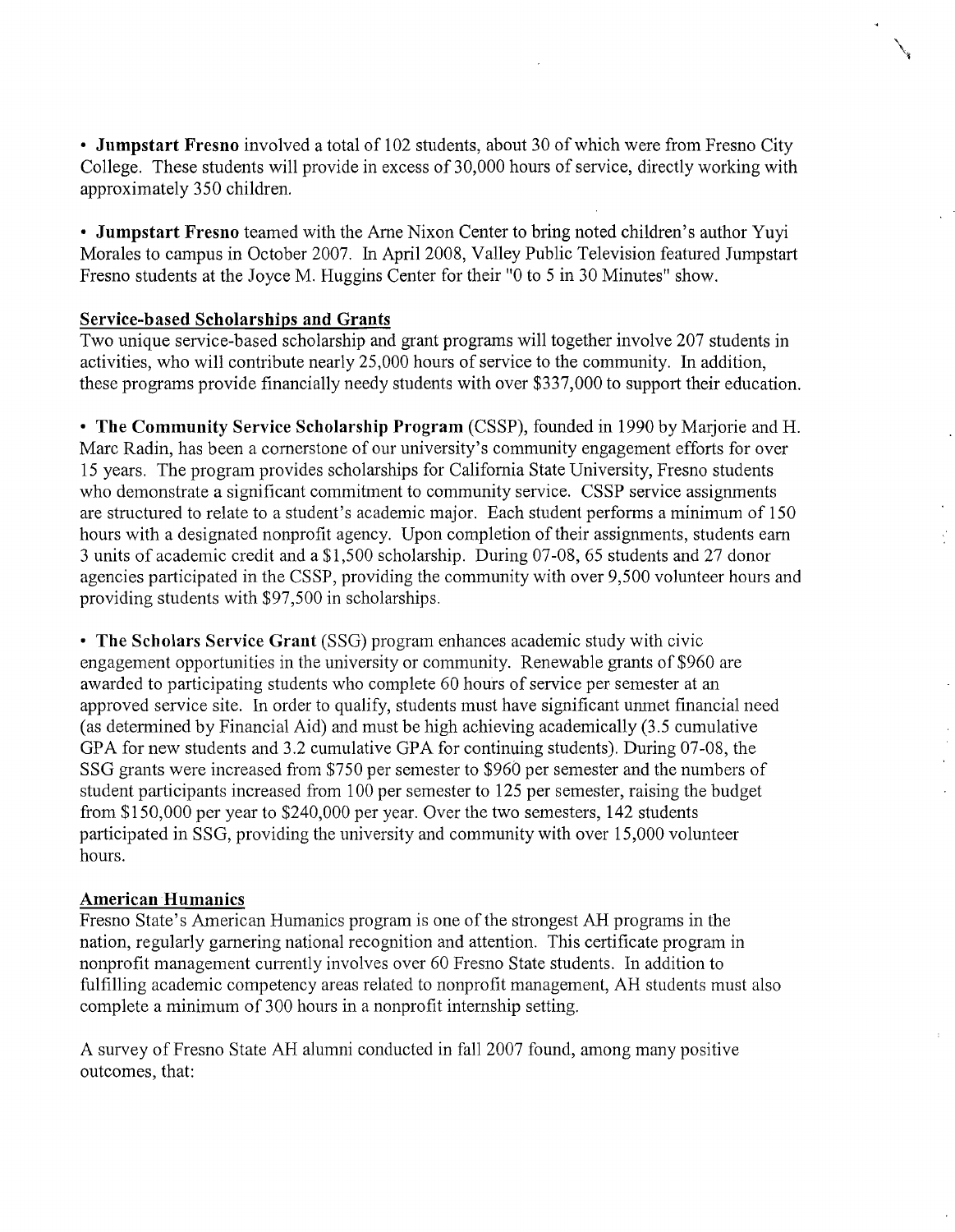• 91 % agreed or strongly agreed that "The American Humanics Program prepared me to step into a leadership role" in the community.

- 97% agreed or strongly agreed that "The American Humanics Program gave me the knowledge to be a successful professional."
- 63% agreed or strongly agreed that "The American Humanics Program led me to a career in the nonprofit sector."

# **Community-Based Research**

For the past three years, with the assistance of the Provost's Office and outside funders, faculty involvement in community-based action research has been enhanced. This type of research explicitly involves community partners in the conceptualizing and conducting of research, as well as in resulting "action" taken as a result of that research. In 2007-08, four such research projects were funded:

• Benjamin Boone, Music, conducted a study focused on the effectiveness and identified revisions of a partnership between the Music Department and Teilman Education Center (Fresno County Office of Education). This project includes the Music 40 service-learning class instructed by Dr. Boone.

• Betsy Hays, Mass Communications and Journalism, is conducting the *Full Circle Diversity Research: Exploring the Complete National Park Experience* project to help analyze barriers and incentives to increasing minority populations visitation of the region's National Parks.

• James Mullooly, Anthropology, and his students are implementing and studying the *Pixley Robotic Club* project, with the intent of assessing and supporting science and math education in rural communities.

• Klaus Tenbergen, Food Science and Nutrition, is involved with research related to the development of the *Read and Eat Academy*. This project involves University Food Services and students in Dr. Tenbergen's Culinology program in an effort to provide nutritious meals, nutrition education and English language training to low-income, non-native English speaking individuals living in the neighborhoods near Fresno State.

During the recent "Continuums of Service Conference" in Portland, OR, five faculty members presented workshops on their service-learning and/or community-based research findings. In June 2008, nine faculty members will present at the American Association of State Colleges and Universities (AASCU) "American Democracy Project" annual conference. This is another indication of the outstanding service and engaged research being conducted by Fresno State faculty and students.

> Chris Fiorentino Matt Jendian Jeri Echeverria